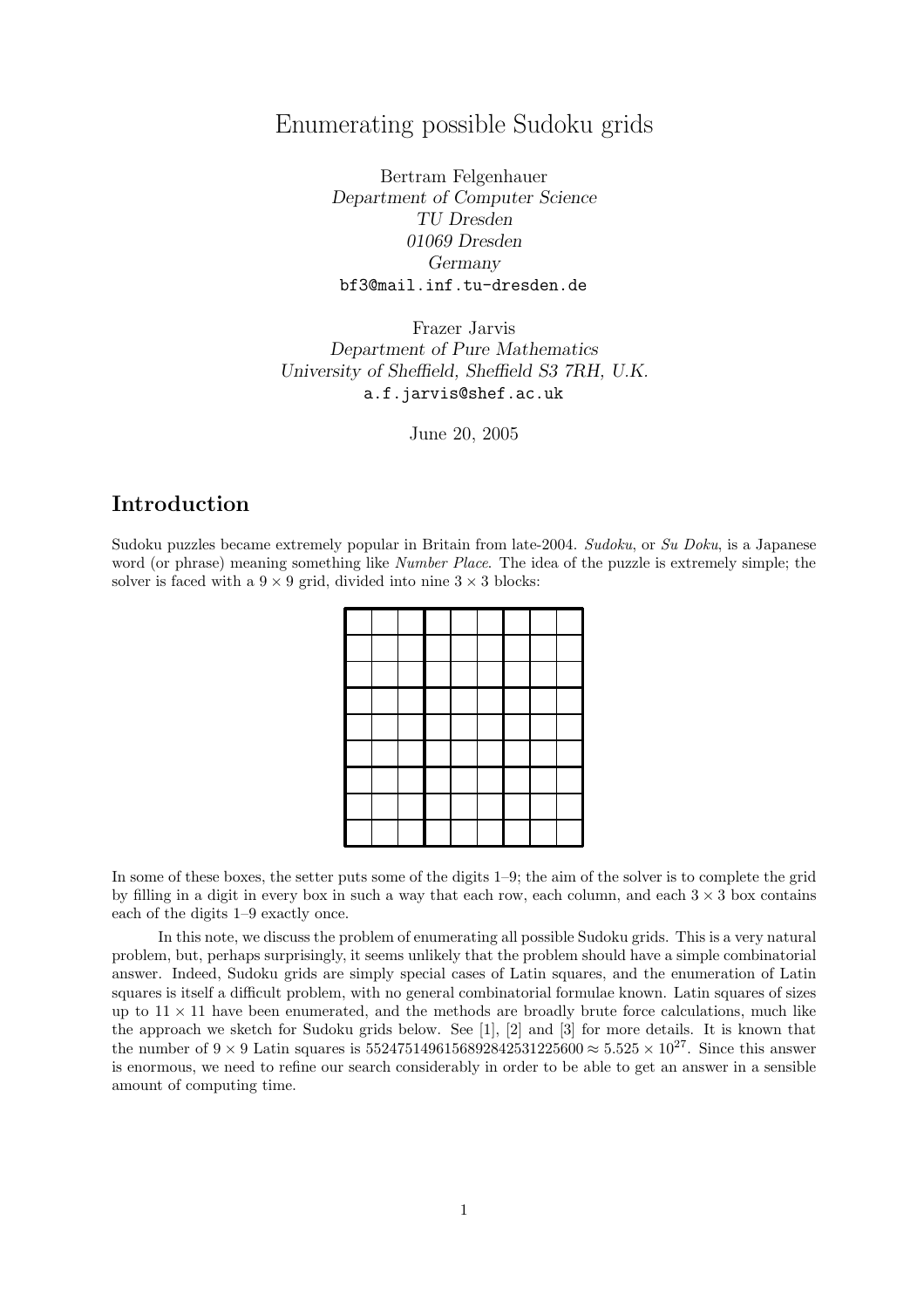## 1 Initial observations

Our aim is to compute the number  $N_0$  of valid Sudoku grids. In the discussion below, we will refer to the blocks as B1–B9, where these are labelled

| B1 |  | B <sub>2</sub> |  | B3 |  |
|----|--|----------------|--|----|--|
|    |  |                |  |    |  |
|    |  |                |  |    |  |
| B4 |  | B <sub>5</sub> |  | B6 |  |
|    |  |                |  |    |  |
|    |  |                |  |    |  |
| B7 |  | B8             |  | B9 |  |
|    |  |                |  |    |  |

First note that we can assume, after relabelling, that the top left block (B1) is given by

| T | $\overline{2}$ | 3 |
|---|----------------|---|
| 4 | 5              | 6 |
|   | 8              | 9 |

This relabelling procedure reduces the number of grids by a factor of 9! = 362880. We are reduced to counting the number  $N_1 = \frac{N_0}{9!}$  of Sudoku grids whose top left-hand block is of this canonical form.

Broadly speaking, our strategy is to consider all possible ways to fill in blocks B2, B3, given that B1 is in the canonical form above, reducing the problem to a (much) smaller search space. This forms the outer loop of our brute force search. For the inner loop, we work out all possible ways to complete blocks B2 and B3 to a full grid.

### 2 Blocks B2 and B3

Here we try to catalogue efficiently the possibilities for blocks B2 and B3. We will give a lengthy discussion of how to find a comparatively small list of blocks B2 and B3 which will allow us to give the final answer. (Some of these reductions could also be applied to blocks B4 and B7 to speed up the search, although once B2/B3 is fixed, many of the reduction steps cannot be performed on B4/B7 in the same way).

### 2.1 Top row of blocks

We want to list all the possible configurations for the top three blocks, given that the first block is of the canonical form. Let's think about the top row of the second block. Either it consists (in some order) of the three numbers on row 2 or row 3 of block B1, or a mixture of the two. We'll call these the "pure" and "mixed" situation. The possible top rows of blocks B2 and B3 are given by:

| $\{4, 5, 6\}$ | $\{7, 8, 9\}$ |
|---------------|---------------|
| $\{4, 5, 7\}$ | $\{6, 8, 9\}$ |
| $\{4, 5, 8\}$ | $\{6, 7, 9\}$ |
| $\{4, 5, 9\}$ | $\{6,7,8\}$   |
| $\{4, 6, 7\}$ | $\{5, 8, 9\}$ |
| $\{4,6,8\}$   | $\{5,7,9\}$   |
| $\{4,6,9\}$   | $\{5,7,8\}$   |
| $\{5,6,7\}$   | $\{4, 8, 9\}$ |
| $\{5,6,8\}$   | $\{4,7,9\}$   |
| {5 6 9}       | 147 SI        |

| $\{4, 5, 6\}$ | $\{7, 8, 9\}$ | $\{7, 8, 9\}$ | $\{4, 5, 6\}$ |
|---------------|---------------|---------------|---------------|
| $\{4, 5, 7\}$ | $\{6, 8, 9\}$ | $\{6, 8, 9\}$ | $\{4, 5, 7\}$ |
| $\{4, 5, 8\}$ | $\{6,7,9\}$   | $\{6,7,9\}$   | $\{4, 5, 8\}$ |
| $\{4, 5, 9\}$ | $\{6,7,8\}$   | $\{6,7,8\}$   | $\{4, 5, 9\}$ |
| $\{4,6,7\}$   | $\{5, 8, 9\}$ | $\{5, 8, 9\}$ | $\{4,6,7\}$   |
| $\{4,6,8\}$   | $\{5,7,9\}$   | $\{5,7,9\}$   | $\{4,6,8\}$   |
| $\{4,6,9\}$   | $\{5,7,8\}$   | $\{5,7,8\}$   | $\{4,6,9\}$   |
| $\{5,6,7\}$   | $\{4, 8, 9\}$ | $\{4, 8, 9\}$ | $\{5,6,7\}$   |
| $\{5,6,8\}$   | $\{4,7,9\}$   | $\{4,7,9\}$   | $\{5,6,8\}$   |
| $\{5,6,9\}$   | $\{4,7,8\}$   | $\{4,7,8\}$   | $\{5,6,9\}$   |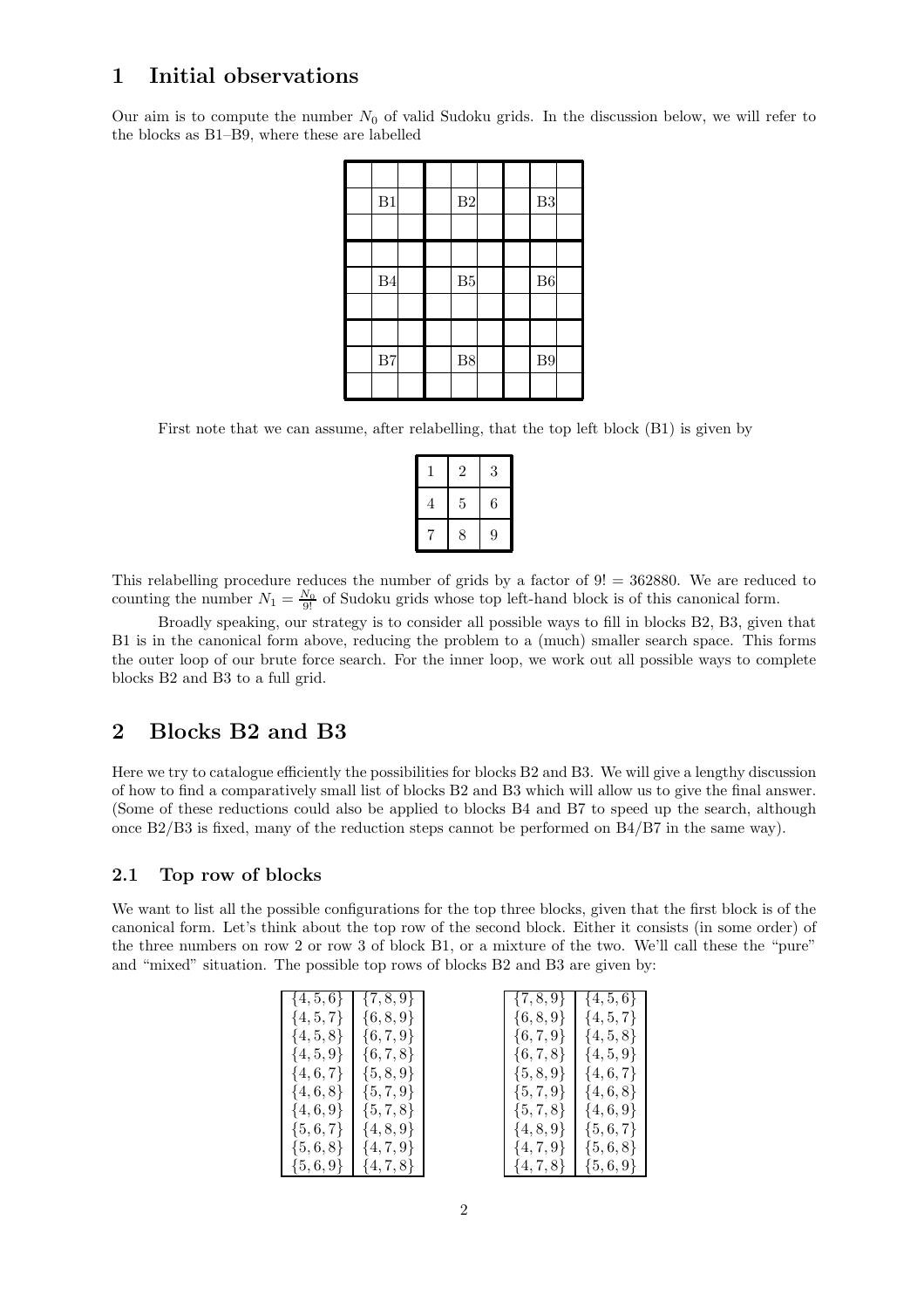(where  $\{a, b, c\}$  indicates the numbers a, b and c in any order).

The pure top row  $\{4, 5, 6\}$   $\{7, 8, 9\}$  can be completed as follows:

|  | $\{4,$                      |  | $5,  6\rangle$ {7, | $8,  9\rangle$ |
|--|-----------------------------|--|--------------------|----------------|
|  | $\{7, 8, 9\}$ $\{1, 2, 3\}$ |  |                    |                |
|  |                             |  | 2, 3 $\{4,  $      | $5,  6\rangle$ |

giving  $(3!)^6$  possible configurations.

However, a mixed top row can be completed in more ways; for example, the top row  $\{4, 5, 7\}$  $\{6, 8, 9\}$ can be completed as:

|  | 2   3   $\{4, 5, 7\}$   $\{6, 8, 9\}$       |  |  |  |
|--|---------------------------------------------|--|--|--|
|  | $4   5   6   {8,   9,   a}   {7,   b,   c}$ |  |  |  |
|  | 9 $\{6, b, c\}$ {4, 5, a}                   |  |  |  |

where a, b and c stand for 1, 2 and 3, in some order, giving  $3 \times (3!)^6$  possible configurations (b and c are interchangeable).

We have 2 possible pure top rows (the one above and its reversal), and 18 mixed top rows (the 9 above and their reversals). In total, we therefore have

$$
2 \times (3!)^{6} + 18 \times 3 \times (3!)^{6} = 56 \times (3!)^{6} = 2612736
$$

possible completions to the top three rows.

### 2.2 Reduction

At this stage, we have a list of all possibilities for blocks B2 and B3. We will loop over all these possibilities, and for each, fill in the remaining blocks to form valid Sudoku grids. The outer loop will run over possible blocks B2 and B3. However, to run through all 2612736 possibilities for B2 and B3 would be prohibitively time-consuming. We need some way to reduce the number of possibilities over which we have to loop. We will identify configurations of numbers in these blocks which give the same number of ways of completing to a full grid. Effectively, we define equivalence relations on the set of B2/B3 configurations in such a way that any two elements in the same class can be completed in the same number of ways.

Luckily, there are a lot of operations we can apply which leave the number of Sudoku grids invariant. We have already seen the relabelling operation. But there are others; for example, if we exchange B2 and B3, then every way of completing B2-B3 to a complete grid gives us a unique way to complete B3-B2 to a complete grid (just exchange B5 and B6, and B8 and B9). Indeed, we can permute B1, B2 and B3 in any way we choose (although this changes B1, we can then relabel to put B1 back into canonical form).

Furthermore, we can permute the columns within any block in any way we wish, performing the same operation to the columns in a completed grid. We see that there are many operations on B1-B3 which give other possible top blocks which complete to full grids in the same number of ways.

#### Lexicographical reduction

Take all of the 2612736 possibilities mentioned above. We catalogue them first as follows:

- 1. We begin by permuting the columns within B2 and B3 so that the first entries are in increasing order.
- 2. We then exchange B2 and B3 if necessary, so that B2 would come before B3 in a dictionary ("lexicographic order").

The first step gives 6 ways to permute the columns in each block, so that, given any grid, there are  $6<sup>2</sup> = 36$  grids derived from it with the same number of ways of completing; then the third essentially doubles this number. Overall, we are reducing the number of possibilities we need to consider by a factor of 72, giving 36288 possibilities for our catalogue. This reduces our search to 36288, which is becoming practicable, although more reductions are desirable.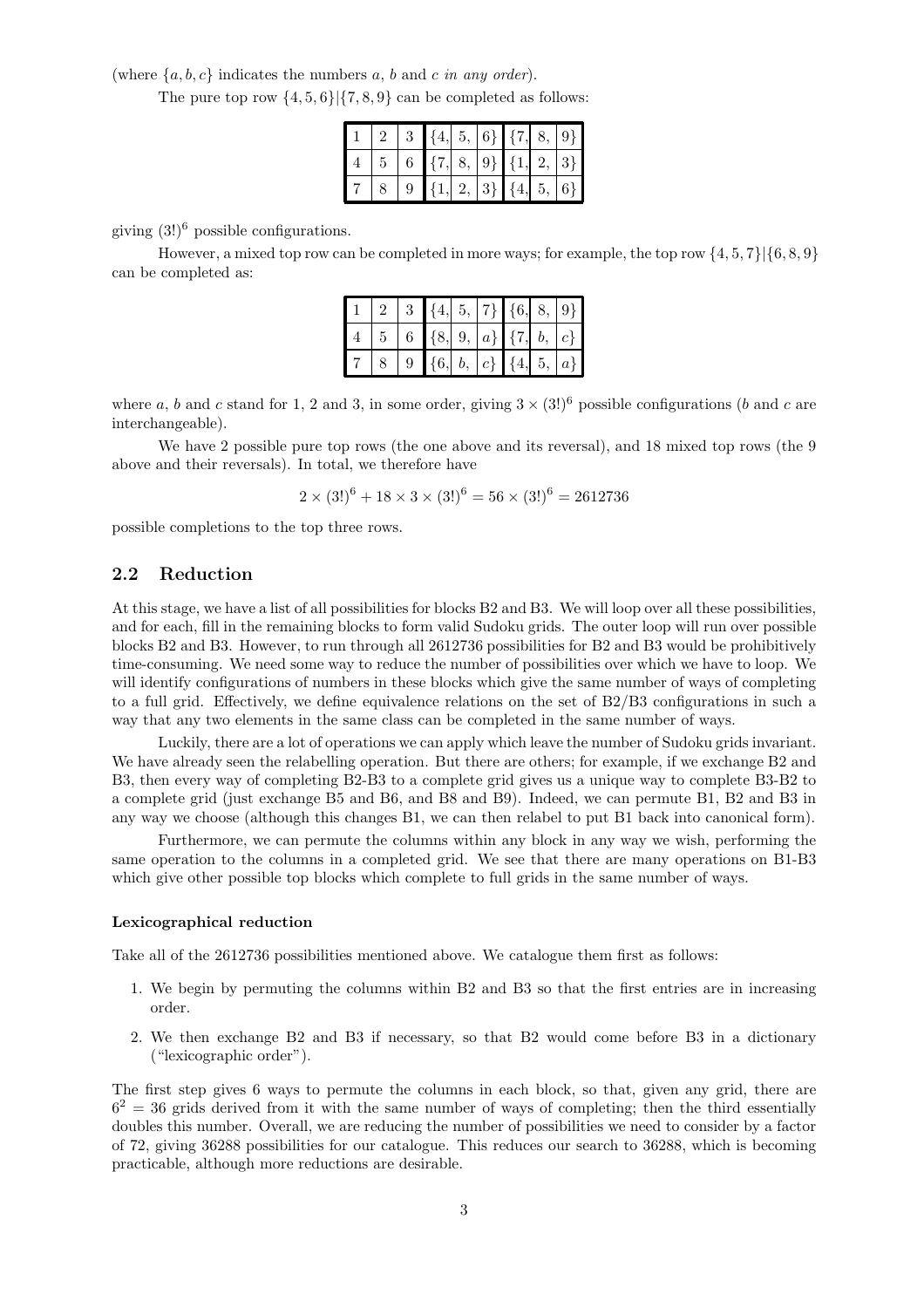Nevertheless, it gives us a good start with our reduction, reducing our catalogue to a size which allows a finer control over the individual entries.

#### Refined permutation and relabelling

In fact, we haven't really made full use of all of the permutation and relabelling possibilities. The idea is to go through all permutations of the 36288 possibilities of the three blocks B1-B3, and all permutations of columns within these three blocks, making  $6^4 = 1296$  possibilities for each block. We then look at our new first block, and relabel it so that it is in canonical form, relabelling B2 and B3 similarly, and then using the lexicographical reduction on the result. This provides a huge improvement again, reducing the size of the catalogue to just 2051 possible B2/B3 pairs. (The huge majority of these 2051 pairs arise from exactly  $18 = 6<sup>4</sup>/72$  of the 36288 possibilities. Some, however, arise from fewer, so it is necessary to store exactly how many of the 36288 possibilities give rise to the given blocks.)

But this is not all – we can do the same for the 6 permutations of the three rows of the configuration. That is, we can choose any permutation of these rows, and then relabel to put B1 back into canonical form. This gives a further reduction to testing just 416 possibilities for blocks B2 and B3.

#### Duplication

While this improvement is extremely useful, the more reductions we can make, the faster the program will finish. Indeed, there are still more possibilities for improving our outer loop. Here is a possible arrangement for the top three rows in a Sudoku grid:

| $\overline{2}$ | 3       | $\overline{4}$ | 5 | 8                | 6              |                | 9 |
|----------------|---------|----------------|---|------------------|----------------|----------------|---|
| $\overline{5}$ | $\,6\,$ |                |   | $\boldsymbol{9}$ | $\overline{2}$ | 3              | 8 |
| 8              | 9       | $\overline{2}$ | 3 | $\boldsymbol{6}$ |                | $\overline{4}$ | 5 |

Consider the positions of the numbers 1 and 4:

| ാ | 9 |                | 5 |   | 6              |   |   |
|---|---|----------------|---|---|----------------|---|---|
| ð | 6 |                |   | 9 | $\overline{2}$ | 3 |   |
|   | 9 | $\overline{2}$ | 3 | 6 |                |   | Ð |

Let's relabel to interchange these two numbers:

| $\frac{4}{3}$ |                 | 3 <sup>1</sup> | $\mathbf{1}$      | $5\phantom{.0}$  | 8              | $6\phantom{.}6$ |            | 9              |
|---------------|-----------------|----------------|-------------------|------------------|----------------|-----------------|------------|----------------|
| 1)            | $5\overline{)}$ | $\,6\,$        | $\left( 4\right)$ |                  |                | $9 \t2$         | $\sqrt{3}$ |                |
|               |                 | 9              | $\overline{2}$    | $\boldsymbol{3}$ | $6\phantom{.}$ |                 |            | $\overline{5}$ |

It is easy to see that any grid completing these three blocks also completes the same three blocks with the 1s and 4s reversed in B1/B2:

|                | 2 <sup>1</sup> |   | $3\vert(4)\vert 5$         |                | 8               | $\overline{6}$ |                |   |
|----------------|----------------|---|----------------------------|----------------|-----------------|----------------|----------------|---|
| $\overline{4}$ |                |   | $5 \mid 6 \mid (1) \mid 7$ |                | 9 <sup>1</sup>  | $\mathbf{1}$ 2 | $\overline{3}$ |   |
|                |                | 9 | $\overline{2}$             | 3 <sup>3</sup> | $6\overline{6}$ |                |                | 5 |

Consequently, the number of ways to extend the original three rows is the same as the number of ways of extending these three rows, and so we should only compute this once. Note that the same can be done for the pair of numbers 5 and 8 in columns 2 and 9, and also for the pair 6 and 9 in columns 3 and 6. We require that two numbers in one column of B1 also occur in the same positions of a column of B2/B3 (but in the opposite order, of course). Then we may interchange the other two occurrences of these numbers. The following arrangement permits no fewer than six pairs of numbers: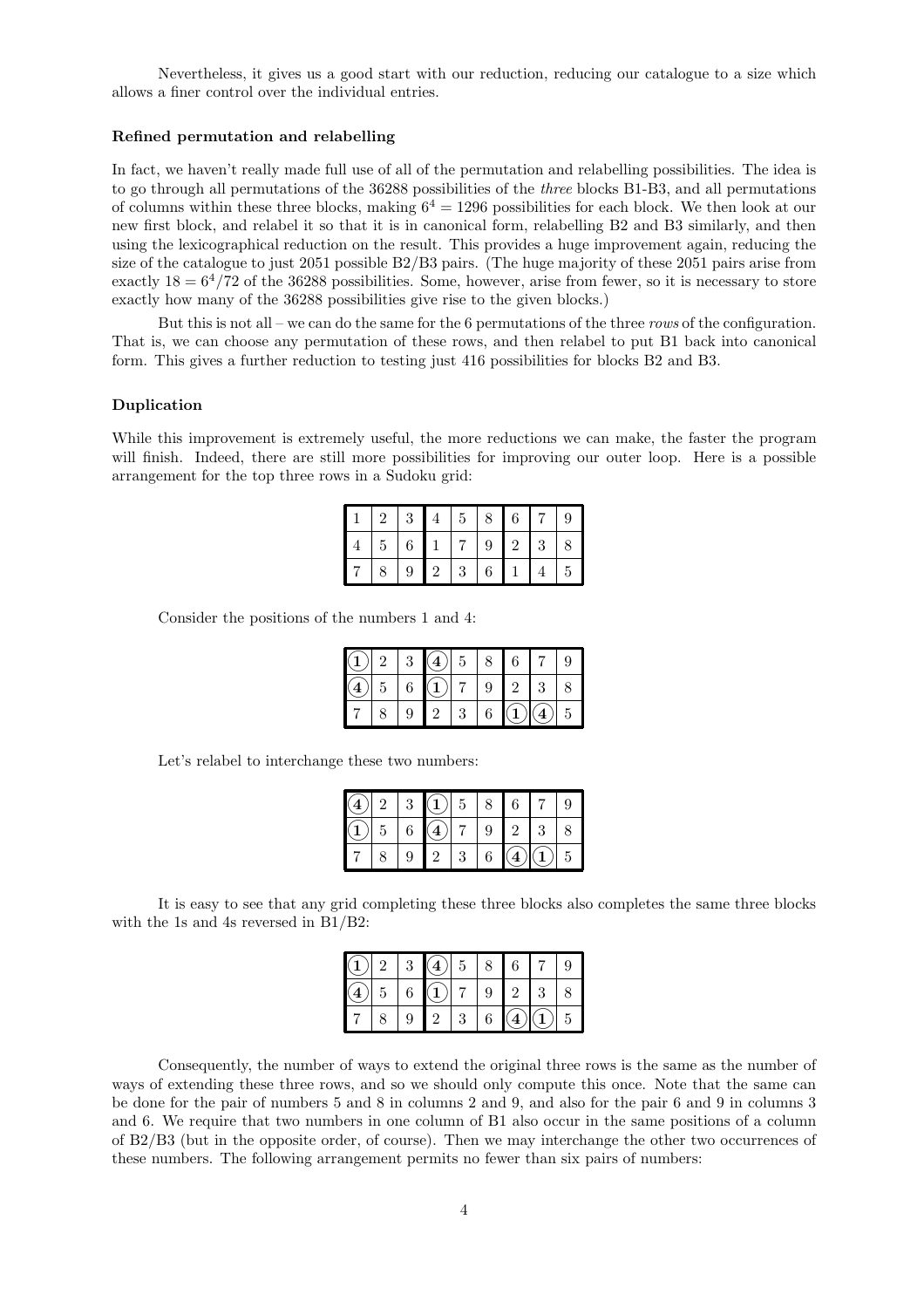|  |                | 3 <sup>1</sup>  | $\overline{4}$ | 6              | $\boldsymbol{9}$ | 5              |                  |   |
|--|----------------|-----------------|----------------|----------------|------------------|----------------|------------------|---|
|  | $\overline{5}$ | $6\phantom{.}6$ |                | 8              | 7 <sup>1</sup>   | $\overline{2}$ | $\boldsymbol{3}$ | 9 |
|  |                | 9               | $\cdot$ 2      | $\overline{5}$ | 3                |                |                  | 6 |

An extension of this method allows us to identify any two configurations with a subrectangle of size  $2 \times k$  (respectively,  $k \times 2$ ) whose entries consist of two columns (respectively, rows) with the same numbers.

Using this trick with just the  $2 \times 2$  subrectangles reduced the 416 equivalence classes to 174. Using  $2 \times 3$ ,  $3 \times 2$  and  $4 \times 2$  rectangles as well reduces this list to just 71 classes.

This completes our discussion of blocks B2 and B3.

#### 2.3 Summary of results

A C++-program was written that generates all 36288 lexicographically reduced configurations, and then builds an equivalence relation based on the equivalences pointed out above, that is, it determines the reflexive, symmetric, transitive hull of the relation generated by those equivalences. The program then generates a list of a representatives and the size of each equivalence class. In fact, the representative chosen is the lexicographically smallest member of the corresponding equivalence class.

In the original calculation, not all of these equivalences were implemented; we reduced the outer loop to run over 306 classes. Subsequently, the programs were run again with the set of 71 representatives, and the same answer was returned.

## 3 The inner loop

### 3.1 Left column of blocks: B4 and B7

Exactly the same analysis of the left columns gives the number of possible completions of the left three columns as  $56 \times (3!)^6 = 2612736$  (again assuming the top left block to be in canonical form). Again, we may permute the rows of B4, or permute the rows of B7, or exchange B4 and B7, reducing by a factor of 72 to 36288, using our lexicographical reduction method. Some of the above reduction methods could be used to reduce the size of the B4/B7 catalogue further.

However, at this stage, we have already reduced the size of the B2/B3 catalogue sufficiently that a complete optimisation of the B4/B7 catalogue is not required. Indeed, the first author, who wrote the programs, decided that it was simpler to run the loop over just the 720 possible first columns of B4 and B7 (all permutations of the remaining numbers  $\{2, 3, 5, 6, 8, 9\}$  in the first column). Again, by re-ordering the rows of B4 and B7, and exchanging B4 and B7 if necessary, we are reduced to just 10 possibilities for these first columns, without storing the remainder of the data. As already remarked, the predicted running time at this point was sufficiently low – a few hours on a single  $PC$  – that the possible speed-up gained by looping over a catalogue of possibilities for all of blocks B4 and B7, reduced by some of the methods listed above, was hardly worth implementing.

#### 3.2 The loop

At this stage, the top three blocks B1–B3, and also the first column of blocks B4 and B7 are filled. A backtracking algorithm was programmed by the first author, running over the posibilities for entering numbers in the following order: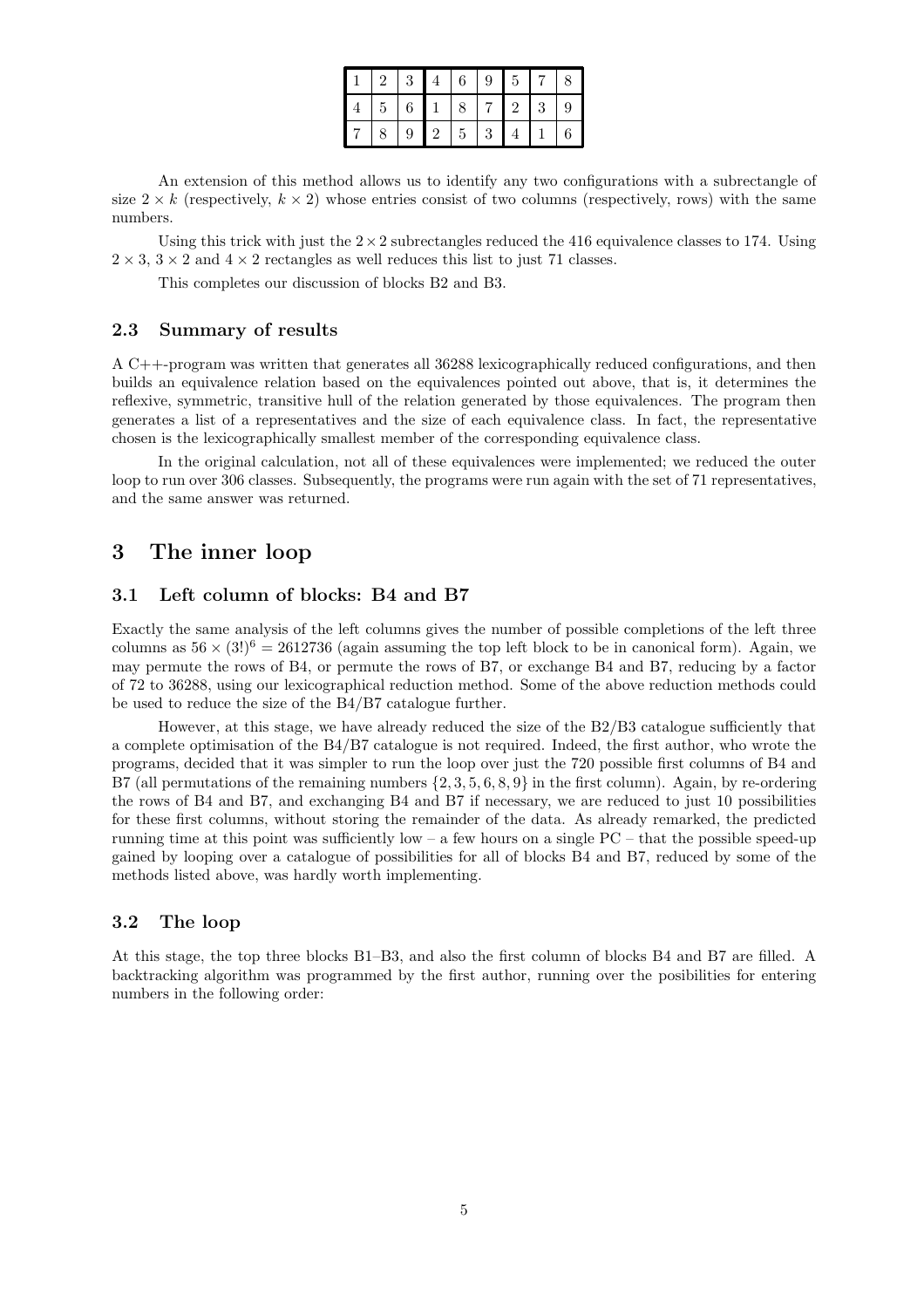| X           | X              |       | $X \mid X$ | $\vert$ X |                | $X \mid X$   | X      | X           |
|-------------|----------------|-------|------------|-----------|----------------|--------------|--------|-------------|
| $\mathbf X$ | X              |       | $X \mid X$ | X         | X              | X            | X      | X           |
| $\mathbf X$ | X              |       | $X$ $X$    | X         | X <sub>1</sub> | $\mathbf{X}$ | X      | $\mathbf X$ |
| X           | 6              | 12 18 |            | 19        | 20 21          |              | 22     | 23          |
| X           | 5              | 11    | 17 28      |           | 29             | 30           | 31     | 32          |
| $\mathbf X$ | 4              | 10    | 16         | 27        | 36             | 37           | 38     | 39          |
| $\mathbf X$ | 3              | 9     | $15\,$     | 26        | 35 42          |              | $43\,$ | 44          |
| $\mathbf X$ | $\overline{2}$ | 8     | 14         | 25        | 34             | 41           | 46     | 47          |
| Х           | 1              | 7     | 13         | 24        | 33             | 40           | 45     | 48          |

This order is based on the observation that every Sudoku grid is also a Latin square. To keep the branching factor low, it is a good idea to start with an entry from the shortest remaining column or row.

This proved to be an extremely efficient method, exhausting the possibilities for a given configuration of blocks B2 and B3 to just under 2 minutes on a single PC.

### The result

There are  $N_0 = 6670903752021072936960 \approx 6.671 \times 10^{21}$  valid Sudoku grids. Taking out the factors of 9! and  $72^2$  coming from relabelling and the lexicographical reduction of the top row of blocks B2 and B3, and of the left column of blocks B4 and B7, this leaves  $3546146300288 = 2^7 \times 27704267971$  arrangements, the last factor being prime.

## Verification

Computer calculations are always met with some suspicion, so an effort was made to increase the confidence in our results. As there are two steps in the calculation, it makes sense to try to verify them independently.

For the outer loop, the program that generates the equivalence classes was modified such that it can also output a forest where each tree corresponds to an equivalence class. The tree is rooted at the representative of the equivalence class and each edge connects two nodes of the same equivalence class and is labelled with a reason why the two connected nodes are equivalent. In practice the reason denotes one of a few rules to apply to one of the nodes to get to the other. The rules that are used are swapping rows, columns, boxes, or relabelling  $2 \times k$  or  $k \times 2$  subrectangles as explained above, each followed by relabelling the first block and then lexicographically reducing the result. Each tree completely covers one equivalence class. This output was then verified by another program that was written from scratch for this purpose. We are, therefore, very confident that this reduction to 71 equivalence classes is indeed correct.

The inner loop is harder to verify, but, having made the method public, the authors were sent an independently developed search program, written by Ed Russell, that uses a completely different approach for the enumeration – it places all 1 digits at once, then all 2 digits, and so on – which the first author modified to work with initial placements of the first three blocks to profit from the outer loop reduction. This program turned out to be faster than our program by a factor of 3, and, most importantly, also returned the same results. We would like to thank Ed Russell for sending us his program and for interesting correspondence.

In fact, having made an exhaustive search of ways to complete our 71 representatives, we found that there were 44 distinct answers. This suggested that there were further equivalences which we had not implemented, and that our 71 equivalence classes can really be reduced to 44 distinct classes. Indeed, by storing the columns of B2/B3 suitably, Ed Russell's program also permitted the discovery of these equivalences, and reduced the B2/B3 catalogue to just 44 equivalence classes, as we had anticipated.

Finally, the difference between our exact value and an approximate value predicted using a very nice (and simple) heuristic argument by Kevin Kilfoil (see http://www.sudoku.com/forums/viewtopic?t=44), is just 0.2%.